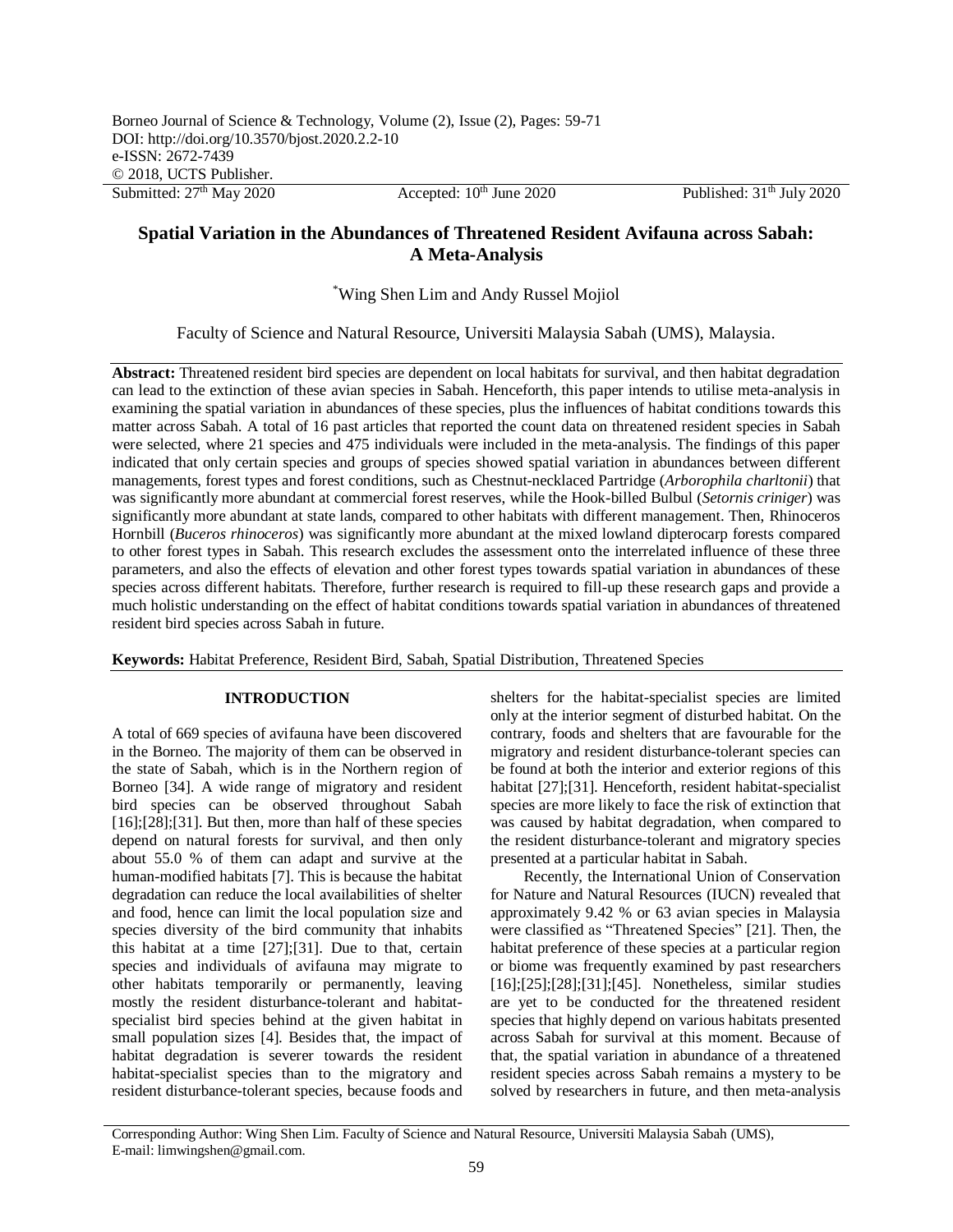is verified as a suitable approach for conducting this type of study by past researchers [5];[12];[17];[26].

Ferrer [15] reported that the meta-analysis allowed researchers to combine numerous relevant past findings and obtain a new estimate of an assessment with higher precision and accuracy. In most cases, a wildlife-related past study that involved field data collection could only cover limited study sites at a time. Therefore, there is an increasing trend in utilising the meta-analysis approach to cover a wider spatial scale in wildlife-related studies  $[5]$ ; $[12]$ ; $[17]$ ; $[26]$ . The assessment of spatial variation in abundance of various threatened resident bird species across different habitats of Sabah through field survey are both time and resource-consuming, therefore metaanalysis functions as a better approach for this type of research. Likewise, some of the threatened resident bird species are elusive, and then the information on to their respective preferred habitats remain scarce as well at this moment [25]. Therefore, it is vital to determine the habitats with a higher probability of observing a certain threatened resident species beforehand, so that detailed field research can be conducted on the given species at the selected habitats in the future.

Long story short, this study intends to apply metaanalysis in examining the spatial variation in abundance of different threatened resident avifauna species across Sabah. The high abundance of a bird species at a certain habitat indicates that this habitat is highly occupied by this particular species [37], thus suitable for conducting further research onto the given species at this habitat in the future. Furthermore, factors with influences towards the difference in abundance of threatened resident bird species across different habitats are investigated in this study. The existing condition of a habitat determines its capability to provide the foods and shelters to support the livelihoods of many different wildlife species and individuals at a time [47]. In sum, high abundance and diversity of avifauna are presented at a least-disturbed habitat, because this habitat has the capability to supply higher variation and abundance of foods and shelters to support the lives of the local avifauna community, and vice versa for the disturbed habitat [12];[17]. However, different species of avian exhibit different species traits, which can create a difference in the adaptive responses exhibited by the respective bird species towards habitat degradation at a particular habitat [17];[45]. Due to that, the relationship between habitat conditions and species traits in affecting the abundance of a threatened resident bird species at a certain habitat will be further discussed in this research.

### **RESEARCH METHODOLOGY**

### **Database Construction**

A total of 16 past research studies that provided count data on the number of sighting for an avian species that was found in Sabah were selected as research materials. Two search engines, which were "Google Scholar" and "ScienceDirect.com", were employed in locating these past studies, based on the keywords liked "Threatened", "Resident", "Sabah", "Avifauna", "Avian", and "Bird". Information regarding the habitat condition and local avifauna community were extracted and then computed to construct a database for this research. By referring to this database, a total of 14 study sites and 19 sampling areas were examined in the given past studies and then threatened resident bird species were reported sighted at the given areas. Table 1 shows the general descriptions of the 14 study sites and 19 sampling areas included in the quantitative meta-analysis of this study.

#### **Data Analysis**

Seven IUCN Red List Status was assigned to represent the existing population size and risk of extinction faced by wildlife species in the wild. A wildlife species with large and stable population size is classified as "Least Concern" (LC), and then the shrinking in its population size and stability will result in changing its status into "Near-threatened" (NT), and followed by "Vulnerable" (VU), "Endangered" (EN), and "Critically Endangered" (CR), until it becomes "Extinct in the Wild" (EX), and ultimately "Extinct" (EX) from the world. Furthermore, wildlife species that are unable to repopulate faster than the decreasing in their population sizes are declared as "Threatened species" (VU, EN and CR). Therefore, any bird species that were not assigned with the IUCN Red List Statuses of VU, EN or CR, as well as those which were determined as full migrant species, were excluded from this study. In the end, only 21 out of 355 species (5.92 %) and 475 out of 13,564 individuals (3.50 %) of avian that were reported in the given past studies were included in the quantitative meta-analysis of this study.

Next, Lambert [25] and Rotenburg [37] classified habitat preferences of avifauna into six different groups, which were 1) Edge specialists (ES); 2) Edge tolerant forest specialists (ETF); 3) Generalist (G); 4) Forest specialists (FS); 5) Open Country Species (OS), and; 6) Other (O). Likewise, the feeding guilds of avian were differentiated into different groups by Lambert [25] and Sheldon et al. [43], based on the trophic position, diet, movement, and behavioural patterns of the respective species. General information on the threatened resident avian species that are included in the meta-analysis of this study is listed out as shown in below Table 2.

Other than avian count data, information related to habitat condition was extracted out from the selected 16 past studies. Wearn et al. [47] revealed that forest type, habitat degradation and management influenced shelter and food availabilities at a habitat directly. Henceforth, information related to the forest type, forest condition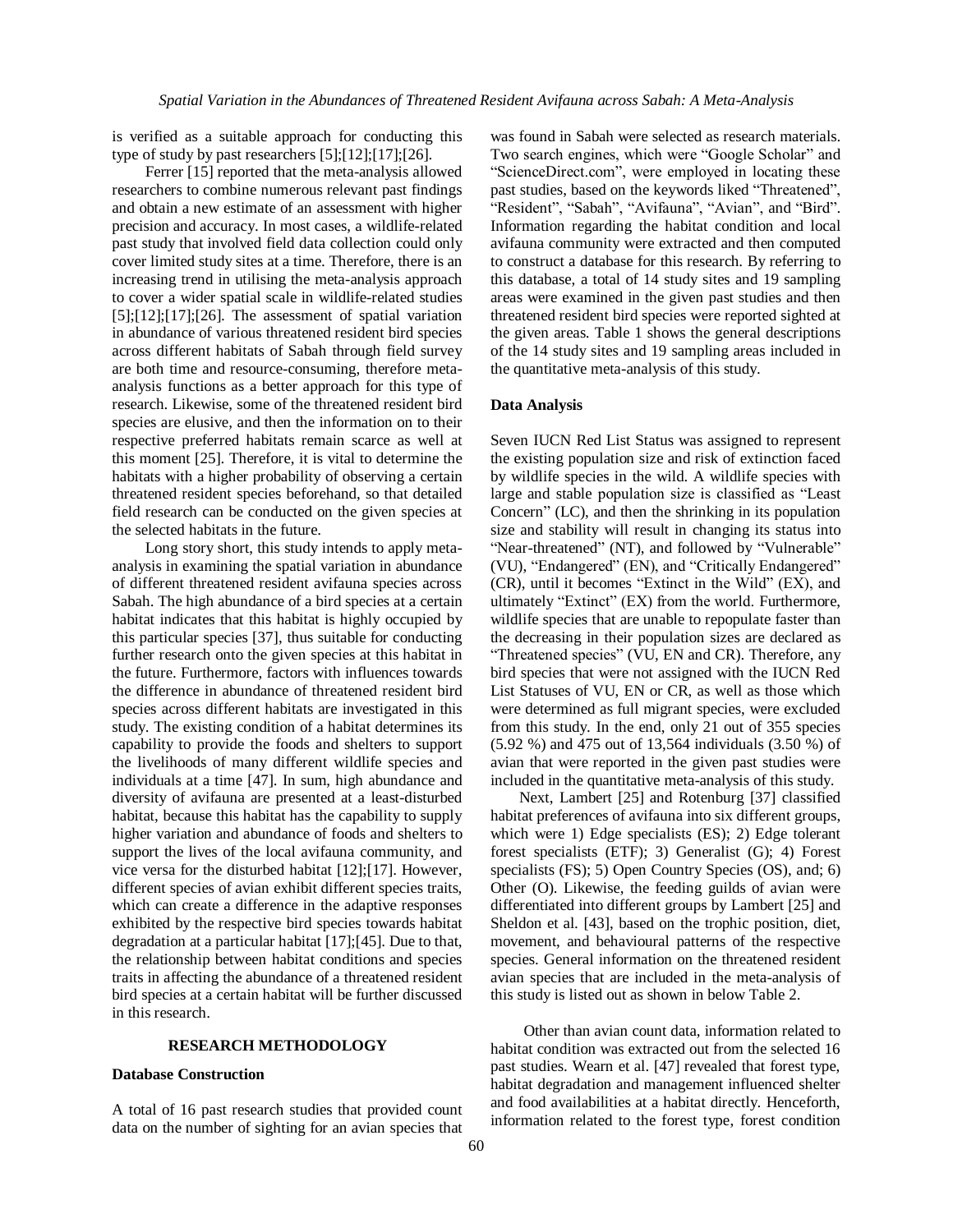and management were extracted out from the given past studies, by referring to the interpretations employed in describing the condition of a sampling area or study site when the research was done there. Since the given past studies were conducted at different periods of time, thus scores were assigned as the representation of the habitat conditions of the given sampling areas or study sites at the respective times or years. The forest types that were identified in this research included 1) Island forest; 2) Mixed lowland dipterocarp forest (MLDF); 3) Wetland area, 4) Plantation forest, and; 4) Urban area. Moreover, forest condition was represented under four degradation levels, which ranged from 1) Undisturbed to; 2) Leastdisturbed; 3) Disturbed, and; 4) Heavily-disturbed. Last but not least, these sampling areas and study sites were

determined to be managed either as a 1) Protected area, 2) Commercial forest; or; 3) State land, which reflected their respective functions in Sabah. Since there were differences in the sampling efforts (duration of the survey, and research size and type of area) and methods (e.g.: point-count, mist-netting, and recce walk surveys) between the given 16 past studies, henceforth there were large differences in the frequency of sighting between the different species and habitats, which could influence the result of this research if left unsolved. Because of that, by referring to Costantini *et al*. [12], relative abundance index (RAI) was estimated for each threatened resident avian species, to minimise the difference in frequency of sighting of each species at the different study sites and sampling areas.

Table 1: General description of the study sites and sampling areas included in the meta-analysis of this study

| <b>Study Site</b>                               | <b>Sampling Area</b>                                                                                           | <b>Forest Type</b>        | <b>Forest Condition</b>        | <b>Management</b>     | <b>References</b>                                 |
|-------------------------------------------------|----------------------------------------------------------------------------------------------------------------|---------------------------|--------------------------------|-----------------------|---------------------------------------------------|
| Crocker Range<br>Park                           | <b>Burned Area</b>                                                                                             | <b>MLDF</b>               | Disturbed                      | <b>Protected Area</b> | Sausan [39]                                       |
| Gaya Island                                     | <b>Primary Forest</b>                                                                                          | Island                    | Undisturbed                    | Protected Area        | Gilbert et al. [16]                               |
| <b>Kawang Forest</b><br>Reserve                 | Secondary-<br>regrowth Forest                                                                                  | <b>MLDF</b>               | Least-disturbed                | Protected Area        | Salfinas [38]                                     |
| Kota Kinabalu<br><b>Wetland Centre</b>          | <b>Primary Forest</b>                                                                                          | Wetland                   | Undisturbed                    | Protected Area        | Mojiol et al. [31]                                |
| <b>Kudat District</b>                           | <b>Coastal Area</b><br><b>Mangrove Forest</b>                                                                  | Wetland                   | Least-disturbed                | Protected Area        | Zulfa $[50]$                                      |
| Mantanani Besar<br>Island                       | Least-disturbed<br>Forest                                                                                      | Island                    | Least-disturbed                | <b>Protected Area</b> | Mojiol & Yongoi<br>$[32]$                         |
| Maliau Basin<br><b>Studies Centre</b>           | <b>Primary Forest</b>                                                                                          | <b>MLDF</b>               | Undisturbed                    | Protected Area        | Seekar et al. [40]                                |
| Kota Kinabalu                                   | Town Area                                                                                                      | Urban                     | Disturbed                      | <b>State Land</b>     | Hii [18]                                          |
| <b>Sabah Forest</b><br>Industries<br>(Sipitang) | 2-YR Mangium<br>Plantation                                                                                     | Plantation                | Heavily-disturbed              | Commercial<br>Forest  | Kee [24]                                          |
| Sungai Rawog<br>Conservation<br>Area            | Secondary-<br>regrowth Forest                                                                                  | <b>MLDF</b>               | Least-disturbed                | Protected Area        | Petol & Rudolf<br>[33]; and Sompud<br>et al. [44] |
| Sabah Softwood<br>(Brumas)                      | 2-YR Mangium<br>Plantation<br>5-YR Mangium<br>Plantation<br>7-YR Mangium<br>Plantation<br><b>Logged Forest</b> | Plantation<br><b>MLDF</b> | Heavily-disturbed<br>Disturbed | Commercial<br>Forest  | Styring et al. [45]                               |
| Tawau Hill Park                                 | <b>Primary Forest</b>                                                                                          | <b>MLDF</b>               | Undisturbed                    | Protected Area        | Ten [46]                                          |
| Universiti<br>Malaysia Sabah                    | Secondary-<br>regrowth Forest                                                                                  | Urban                     | Disturbed                      | Stateland             | Lim & Mojiol $[28]$                               |
| Ulu-Segama-<br>Malua Forest                     | <b>Logged Forest</b>                                                                                           | <b>MLDF</b>               | Disturbed<br>Undisturbed       | Commercial<br>Forest  | Edwards et al.<br>[14]; and Lambert               |
| Reserve                                         | <b>Primary Forest</b>                                                                                          |                           |                                |                       | $[25]$                                            |

Note:  $YR = Year-old$ , and;  $MLDF = Mixed$  lowland dipterocarp forest.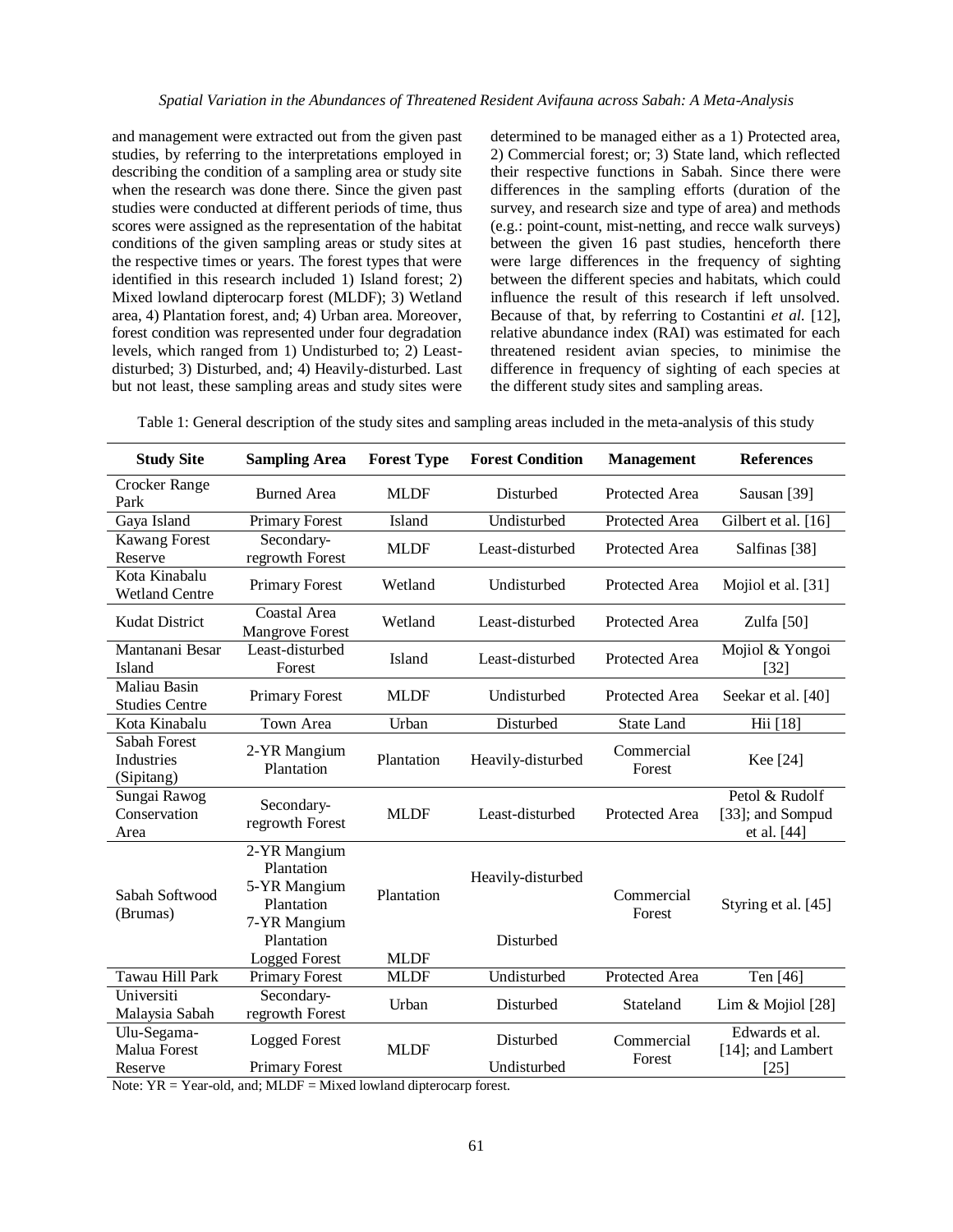| Family             | <b>Local Name</b>                   | <b>Species</b>             | <b>IUCN</b> <sup>a</sup> | Feeding<br>$G$ uild $b$ | Habitat <sup>c</sup> |
|--------------------|-------------------------------------|----------------------------|--------------------------|-------------------------|----------------------|
| Accipitridae       | Wallace's Hawk-eagle                | Nisaetus nanus             | VU                       | $\mathbf{R}$            | <b>FS</b>            |
| <b>Bucerotidae</b> | <b>Black Hornbill</b>               | Anthracoceros malayanus    | VU                       | <b>AFP</b>              | <b>ETF</b>           |
|                    | White-crowned Hornbill              | Berenicornis comatus       | EN                       | <b>AFP</b>              | <b>FS</b>            |
|                    | Rhinoceros Hornbill                 | <b>Buceros</b> rhinoceros  | VU                       | AFP                     | <b>ETF</b>           |
|                    | Helmeted Hornbill                   | Rhinoplax vigil            | CR                       | <b>AFP</b>              | <b>ETF</b>           |
|                    | Wreathed hornbill                   | Rhyticeros undulatus       | VU                       | AFP                     | <b>ETF</b>           |
| Ciconiidae         | Storm's Stork                       | Ciconia stormi             | EN                       | <b>MP</b>               | <b>FS</b>            |
|                    | Lesser Adjutant                     | Leptoptilos javanicus      | VU                       | <b>MP</b>               | <b>OS</b>            |
| Columbidae         | Grey Imperial-pigeon                | Ducula pickeringii         | VU                       | AF                      | <b>FS</b>            |
|                    | Large Green-pigeon                  | Treron capellei            | VU                       | AF                      | <b>FS</b>            |
| Cuculidae          | <b>Short-toed Coucal</b>            | Centropus rectunguis       | VU                       | AFGI                    | <b>FS</b>            |
| Phasianidae        | <b>Chestnut-necklaced Partridge</b> | Arborophila charltonii     | VU                       | TIF                     | <b>FS</b>            |
| Chloropseidae      | Greater Green Leafbird              | Chloropsis sonnerati       | EN                       | <b>NIF</b>              | <b>ETF</b>           |
| Estrildidae        | Java Sparrow                        | Lonchura oryzivora         | VU                       | TF                      | OS                   |
| Muscicapidae       | Large-billed Blue-flycatcher        | Cyornis caerulatus         | VU                       | <b>SI</b>               | <b>FS</b>            |
| Pellorneidae       | <b>Bornean Wren-babbler*</b>        | Ptilocichla leucogrammica  | VU                       | TI                      | FS                   |
| Pittidae           | <b>Blue-headed Pitta*</b>           | Hydrornis baudii           | VU                       | <b>TI</b>               | <b>FS</b>            |
| Pycnonotidae       | <b>Straw-headed Bulbul</b>          | Pycnonotus zeylanicus      | CR                       | <b>AFGIF</b>            | G                    |
|                    | Hook-billed Bulbul                  | Setornis criniger          | VU                       | <b>AFGIF</b>            | <b>ETF</b>           |
| Picidae            | <b>Great Slaty Woodpecker</b>       | Mulleripicus pulverulentus | VU                       | <b>BGI</b>              | <b>ETF</b>           |
| Psittacidae        | Long-tailed Parakeet                | Psittacula longicauda      | VU                       | AF                      | <b>ETF</b>           |

Table 2: A list of threatened resident bird species that are encountered at the 14 different study sites and 19 different sampling areas in Sabah, Malaysia

Note:  $* =$  Avian species that is endemic to Sabah.

 $^{\circ}$  IUCN = IUCN Red List Status, with extinction risk increases in an ascending order: 1) VU = Vulnerable; 2) EN = Endangered, and; 3) Critically Endangered.

 $b$  Feeding guild is based on Lambert [25] and Sheldon et al. [43]: AF = Arboreal frugivore; AFGI = Arboreal foliagegleaning insectivore; AFGIF = Arboreal foliage-gleaning insectivore-frugivore; AFP = Arboreal frugivore-predator; BGI  $=$  Bark gleaning insectivore; MP = Miscellaneous predator; NIF = Nocturnal insectivore-frugivore; R = Raptor; SI = Sallying insectivore; TF = Terrestrial frugivore; TI, terrestrial insectivore, and; TIF, terrestrial insectivore–frugivore.  $c$  Habitat preference is based on Lambert [25] and Rotenburg [37]: ETF = Edge tolerant forest specialist; FS = Forest specialist;  $G =$  Generalists, and;  $OS =$  Open country species.

RAI was estimated as the proportion of an avian species in a particular study site or sampling area, by using the following formula:

$$
RAI_{il} = \frac{n_{il}}{N_l} \times 100\% \qquad \qquad \ldots \ldots \qquad (1)
$$

Where,  $RAI_{il}$  is the relative abundance index of species *i* at area *I*, in percentage  $(\%)$ ;  $n_{ij}$  is the number of sighting for species *i* at area *I*, and;  $N<sub>I</sub>$  is the total number of bird sighting at area *I*. Then, log transformation was applied to increase the normality, heteroscedasticity, precision, and accuracy of the avian RAI dataset in meta-analysis. Then, the normality of the log-transformed RAI dataset was examined by using Shapiro-Wilk test, in which this dataset remained to be non-normally as well  $(p<0.05)$ . Therefore, non-parametric statistical analyses were used

in this research, in which the difference in abundance of threatened resident avian species across the different habitats in Sabah was determined by using Kruskal-Wallis one-way analysis of variance (ANOVA) test and followed by Mann-Whitney U test as post-hoc analysis. After that, the strength and pattern of influence of the habitat condition towards spatial variation in abundance of the given bird species across the various habitats in Sabah were ascertained by using Spearman's Rank (*ρ*) Correlation Test. Statistical analyses were run by using the statistical software IBM SPSS Statistics ver. 20.0.0 [20], at 95.0 % confidence interval level  $(p=0.05)$ .

### **RESULTS**

By referring to Table 2, a total of 21 threatened resident bird species were reported encountered across different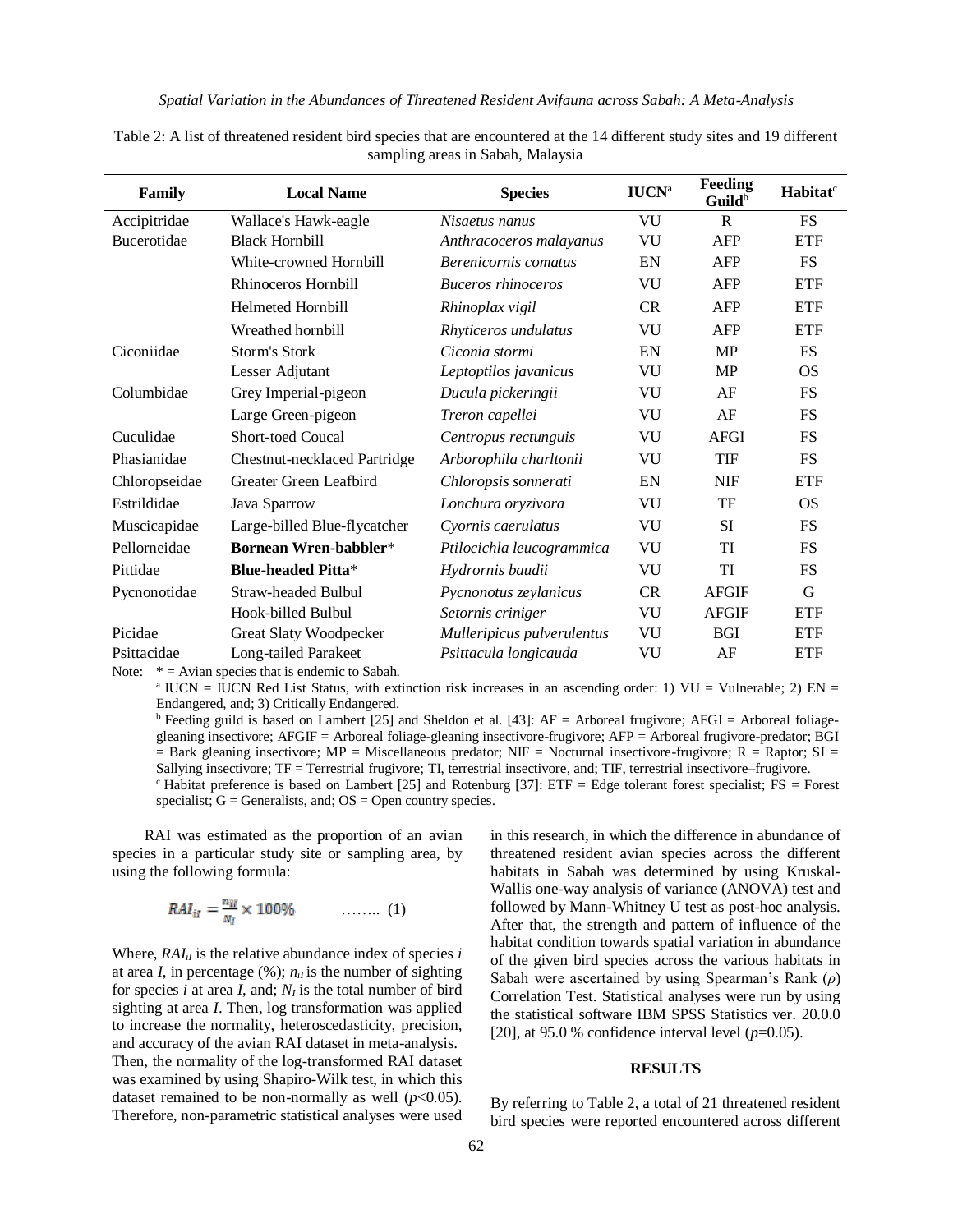habitats in Sabah. These bird species were comprised of 17 different families, where the hornbill (Bucerotidae) family was determined with the highest species number (5 or 23.8 %) in this research. Then, three families were identified with two recorded species each (Columbidae, Pycnonotidae, and Ciconiidae), whereas the remaining 12 species belonged to their respective families (1 or 4.76 % each), including the vulnerable Bornean Wrenbabbler (*Ptilocichla leucogrammica*) and Blue-headed Pitta (*Hydrornis baudii*) that were endemic to Borneo. Moreover, 6 species (28.6 %) were only sighted at one specific habitat, whereas the remaining 15 species could be observed at two different habitats or more in Sabah at this moment. Among the given avian species, most of them were vulnerable species (16 or 76.2 %), arboreal frugivore predator species (AFP: 5 or 23.8 %), forest specialist species (FS: 10 or 47.6 %), and edge-tolerant forest specialist species (ETF: 7 or 33.3 %).

Findings of Kruskal-Wallis and Spearman's Rank Correlation tests indicated the fact that spatial variation in abundances of threatened resident avian species was statistically proven to be insignificant between different forest conditions (*p*>0.05) in this research. Nonetheless, local abundances of the AF, AFGI, SI, AFP, BGI, NIF, TF, TI, ETF, FS and G species were generally higher at undisturbed habitats, whereas the AFGIF, MP, R, TIF, and OS species were found more abundant at disturbed and heavily-disturbed habitats. Furthermore, differences in abundance across different habitats were ascertained only for certain species and groups of species, based on their respective feeding guilds and habitat preferences (*p*<0.05), as shown in Table 3 and Table 4. Moreover, further information regarding the local abundances of the remaining species and groups of species of avifauna between different habitats in Sabah were compiled and displayed at the appendix section of this research paper (see Appendix A, Appendix B, and Appendix C).

Based on Table 2, only one TIF avian species was examined in this study, which was Chestnut-necklaced Partridge (*Arborophila charltonii*). The findings of this study revealed that there was a strong correlation (*ρ*=- 0.625,  $p<0.01$ ) between forest conditions and the spatial variation in its abundances across the different habitats in Sabah. Due to that, the abundance of this species at the commercial forests (*RAI*=0.20 %) was significantly higher than at the local state lands and protected areas (*RAI*=Undetected at both sites, *H*=8.087, *p*=0.018). On the contrary, the 5 hornbill species (AFP) were verified to be significantly more abundant at the mixed lowland dipterocarp forests (MLDFs: *RAI*=1.50 %) compared to the plantation areas (*RAI*=0.59 %, *H*=12.057, *p*=0.017), especially Rhinoceros Hornbill (*Buceros rhinoceros*) as this species was significantly more abundant at MLDFs (*RAI*=0.61 %) than at the plantation areas (*RAI*=0.16 %, *H*=9.603, *p*=0.048). Additionally, most of these species were ETF species, except the White-crowned Hornbill (*Berenicornis comatus*), which was identified as an FS species. Because of that, along with the Greater Green Leafbird (*Chloropsis sonnerati*), Long-tailed Parakeet (*Psittacula longicauda*), Hook-billed Bulbul (*Setornis criniger*), and Great Slaty Woodpecker (*Mulleripicus pulverulentus*), the local abundances of these species at MLDFs were confirmed to be very significantly higher (*RAI*=2.67 %) than those at plantation areas (*RAI*=0.41 %; *Z*=-2.717, *p*=0.007), wetland forests (*RAI*=0.72 %; *Z*=-2.245, *p*=0.025), and island forests (*RAI*=0.54 %;  $Z=-2.089$ ,  $p=0.037$ ). Due to that, there was a significant difference in the abundance of these bird species across different forest types (*H*=12.485, *p*=0.014). However, among the 4 non-hornbill ETF species, only the Greater Green Leafbird (NIF) was highly abundant at MLDFs, while the Great Slaty Woodpecker (BGI), Hook-billed Bulbul (AFGIF) and Long-tailed Parakeet (AF) were more abundant at island forests, plantation forests and urban areas respectively in this study. Moreover, spatial variation in abundances of these ETF species across the various habitats showed no correlations with the forest types and other parameters that were related to the local habitat conditions ( $p$ >0.05). Therefore, spatial variation in abundance of the AFP and ETF species are generally not triggered by the habitat condition. Actually, Hookbilled Bulbul and Straw-headed Bulbul (*Pycnonotus zeylanicus*) are the two species that made up the group of arboreal foliage-gleaning insectivorous-frugivorous species (AFGIF) in this study. Then, they demonstrated spatial variation in abundances across different habitats, in terms of forest types (*H*=13.135, *p*=0.011; *ρ*=-0.458, *p*<0.05), and also the management (*H*=11.487, *p*=0.003; *ρ*=-0.64, *p*<0.01). Henceforth, abundances of these bird species at urban state lands (*RAI*=1.64 %) were verified to be significantly higher compared to those in wetland areas (*RAI*=0.59 %) that were located within protected areas (*RAI*=0.18 %; *Z*=-2.538, *p*=0.011). Between these two species, Hook-billed Bulbul was significantly more abundant at state lands (*RAI*=0.75 %) than at both the protected area and commercial forest (*RAI*=Undetected at both sites,  $H=8.5$ ,  $p=0.014$ ), although no factors were determined to correlate with the spatial variation in the abundance of the given AFGIF species across different habitats in Sabah as well.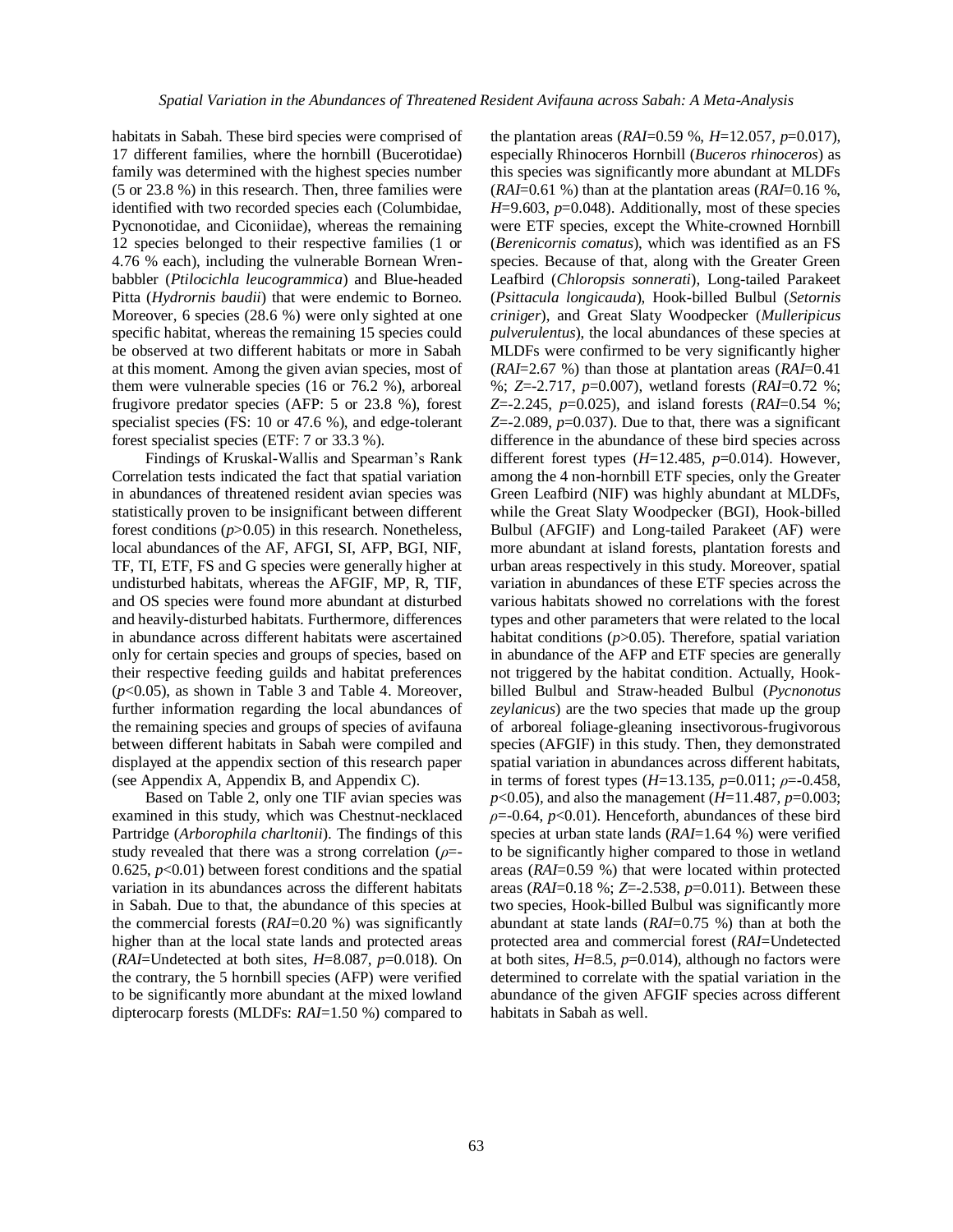|                      |                  | Feeding              |                      | Habitat             | I able 5. Spatial variation in abundance of the uneatened resident avian species across unferent habitats in Saban.<br><b>Threatened Resident</b> |                                            |                               |                              |
|----------------------|------------------|----------------------|----------------------|---------------------|---------------------------------------------------------------------------------------------------------------------------------------------------|--------------------------------------------|-------------------------------|------------------------------|
|                      |                  |                      | Guild                |                     | Preference                                                                                                                                        | <b>Avian Species</b>                       |                               |                              |
| <b>Parameter</b>     |                  | <b>AFGIF</b>         | <b>AFP</b>           | <b>TIF</b>          | <b>ETF</b>                                                                                                                                        | <b>Chestnut-</b><br>necklaced<br>Partridge | <b>Rhinoceros</b><br>Hornbill | Hook-billed<br><b>Bulbul</b> |
| <b>Forest Type</b>   |                  |                      |                      |                     |                                                                                                                                                   |                                            |                               |                              |
| Island               |                  |                      |                      |                     | $0.536+$<br>0.341                                                                                                                                 |                                            |                               |                              |
| <b>MLDF</b>          |                  |                      | $1.500 \pm$<br>0.333 | $0.155\pm$<br>0.077 | $2.666 \pm$<br>0.537                                                                                                                              | $0.155\pm$<br>0.077                        | $0.608 \pm$<br>0.167          |                              |
| Plantation           |                  |                      | $0.161 \pm$<br>0.127 | $0.045\pm$<br>0.045 | $0.412 \pm$<br>0.172                                                                                                                              | $0.045\pm$<br>0.045                        | $0.155\pm$<br>0.077           |                              |
| Urban                |                  | $1.639 \pm$<br>0.147 |                      |                     | $0.746 \pm$<br>0.746                                                                                                                              |                                            |                               | $0.746 \pm$<br>0.746         |
| Wetland              |                  | $0.585\pm$<br>0.585  |                      |                     | $0.719\pm$<br>0.186                                                                                                                               |                                            |                               |                              |
| Kruskal-             | $\boldsymbol{H}$ | 13.135               | 12.057               | 3.259               | 12.485                                                                                                                                            | 3.259                                      | 9.603                         | 8.500                        |
| <b>Wallis Test</b>   | Sig.             | $0.011*$             | $0.017*$             | 0.516               | $0.014*$                                                                                                                                          | 0.516                                      | $0.048*$                      | 0.075                        |
| <b>Management</b>    |                  |                      |                      |                     |                                                                                                                                                   |                                            |                               |                              |
| Commercial<br>Forest |                  |                      | $0.875\pm$<br>0.432  | $0.203\pm$<br>0.080 | $1.272 \pm$<br>0.439                                                                                                                              | $0.203\pm$<br>0.080                        | $0.399 \pm$<br>0.199          |                              |
| Protected Area       |                  | $0.175\pm$<br>0.175  | $0.652+$<br>0.280    |                     | $1.730+$<br>0.550                                                                                                                                 |                                            | $0.218 +$<br>0.118            |                              |
| <b>State Land</b>    |                  | $1.639 +$<br>0.147   |                      |                     | $0.746 \pm$<br>0.746                                                                                                                              |                                            |                               | $0.746 \pm$<br>0.746         |
| Kruskal-             | $\boldsymbol{H}$ | 11.487               | 2.288                | 8.087               | 1.142                                                                                                                                             | 8.087                                      | 2.101                         | 8.500                        |
| <b>Wallis Test</b>   | Sig.             | $0.003**$            | 0.319                | $0.018*$            | 0.565                                                                                                                                             | $0.018*$                                   | 0.350                         | $0.014*$                     |

Table 3. Spatial variation in abundance of the threatened resident avian species across different habitats in Sabah.

Note: MLDF = Mixed lowland dipterocarp forest; AFGIF = Arboreal foliage-gleaning insectivore-frugivore; AFP = Arboreal frugivore-predator; TIF, terrestrial insectivore–frugivore, and; ETF = Edge tolerant forest specialist. Kruskal-Wallis Test:  $H =$  Statistics value, and; Sig. = Significance level (Kruskal-Wallis test:  $* =$  significant,  $p < 0.05$ ,

and;  $** = \text{very significant}, p<0.01; 2-tailed).$ 

This table only highlights the parameters with significant differences in mean RAI across different habitats, and then standard error for the respective mean RAI value is shown in this table.

Table 4. Significant Correlations between species traits and habitat conditions in influencing the spatial variation in abundance of species and groups of species of threatened resident birds across the different habitats in Sabah

| <b>Parameter</b>                                            | <b>Forest Type</b>       | <b>Forest Condition</b> | <b>Management</b> |
|-------------------------------------------------------------|--------------------------|-------------------------|-------------------|
| <b>Feeding Guild</b>                                        |                          |                         |                   |
| Arboreal Foliage-gleaning Insectivore-<br>Frugivore (AFGIF) | $0.522^*$                |                         | $0.570**$         |
| Terrestrial Insectivore-Frugivore (TIF)                     | $\overline{\phantom{0}}$ |                         | $-0.625$ **       |
| <b>Threatened Resident Avian Species</b>                    |                          |                         |                   |
| Chestnut-necklaced Partridge                                | $\blacksquare$           |                         | $-0.625$ **       |

Note: Spearman's Rank Correlation test (2-tailed):  $* =$  Significant (p<0.05), and;  $** =$  Very significant (p<0.01).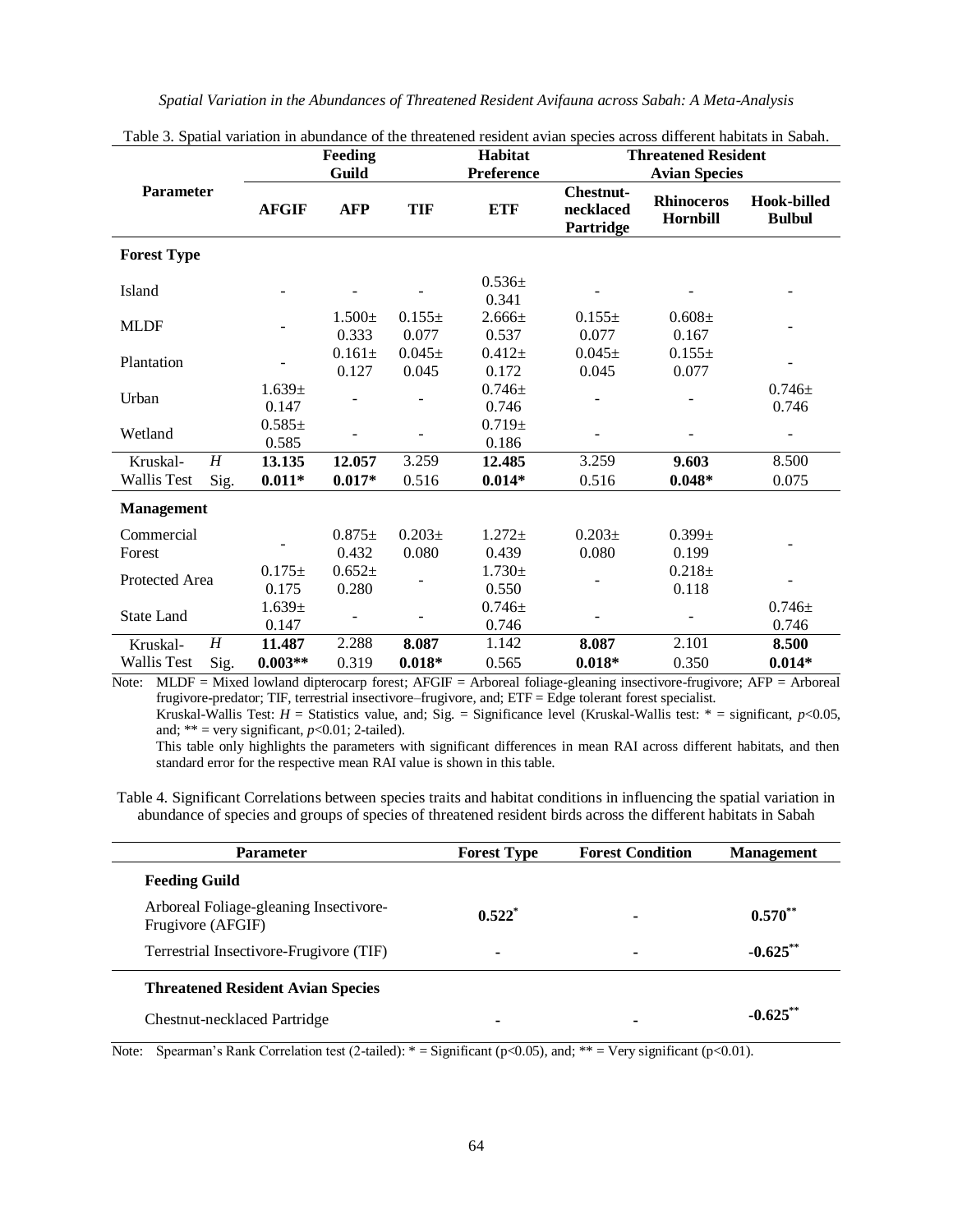### **DISCUSSION**

The findings of this research highlighted that not every threatened resident avian species demonstrated distinct differences in abundance across the different habitats in Sabah. In this study, most of the MLDFs, island forests and wetland areas were actually undisturbed and leastdisturbed forests (see Table 1), and then 16 bird species (76.2 %) were found more abundant at one of the given forest habitats, except Wallace's Hawk-eagle (*Nisaetus nanus*), Lesser Adjutant (*Leptoptilos javanicus),* Strawheaded Bulbul, Long-tailed Parakeet, and Hook-billed Bulbul. This is because most of these species are forest and edge-tolerant forest specialist species that mainly inhabit primary and secondary MLDFs [22];[45]. Foods and shelters are highly available for them at undisturbed and least-disturbed MLDFs, and vice versa at disturbed habitats liked the urban and plantation forests [28];[47]. Due to that, only those who can adapt and survive at disturbed habitats (e.g.: OS G, and certain ETF species) can be found abundant at the local plantation and urban environments [27];[31]. Moreover, these 21 species only have small population sizes throughout the world at this moment [21], which can lead to the similar abundances for most of these bird species across the habitats varied in management, forest type and condition, except those which have adapted to only occupy at a distinct type of habitat environment in the state [25];[37].

Generally, different species and groups of species responded to a specific type, condition and management of habitat differently. Selective logging can create more forest gaps and subsequently promote the growth rate of understorey vegetation, thus creating more quantity and variety of foods and shelters for the wildlife community at a time [47]. Since the Chestnut-necklaced Partridge depends on terrestrial fruits and insects found at interior forests for survival [25];[37], therefore can result in the presence of this species at selective-logged commercial forests compared to the other forest habitats [27];[47]. In fact, Bakar [3] and Pegan et al. [32] also revealed that the MLDFs function as valuable habitats to this species, thus further supported the findings of this research.

Moving on, the two AFGIF species were reported sighted at urban forest habitats in Kota Kinabalu, Sabah [28];[31]. The straw-headed Bulbul is a generalist avian species that inhabits riparian secondary forests, scrubs and, plantation areas [11];[37,];[49], and nowadays it is mostly observed at local protected riparian forests [41]. However, it was reportedly sighted at the fragmented wetland and urban forests in Kota Kinabalu [18];[31], at the same time there was no significant difference in its abundances between these two habitats. This species is widely hunted illegally for pet-trading business, hence those which inhabits the urban area are highly

prone to illegal hunting, which can lead to its small abundances as reported at the given fragmented urban and wetland forests [6];[19]. At the same time, Hookbilled Bulbul is a forest specialist species that inhabits the large lowland forests bordering freshwater bodies [9]. But, researchers failed to sight this species at MLDFs [45], and instead it was encountered at the large urban secondary-regrowth forest in Kota Kinabalu [28]. According to the findings of Ayat and Tata [2] and Rosli *et al*. [36], the AFGIF species showed preference towards interior forests with high plant diversity and good forest structure, due to the presence of high food availability at this habitat. Due to that, the presence of high food availability can result in the presence of these two AFGIF species at the given fragmented urban forests [29].

Moreover, the five hornbill species, especially the Rhinoceros Hornbill, were confirmed to be significantly more abundant at MLDFs than at the plantation areas in Sabah [14];[33];[39];[40];[45];[46]. The hornbill species (AFP) require large forests with the presences of sources of food and shelter that are favorable for their survival [23];[35], and then selective-logged MLDFs can provide higher abundance and more variety of food and shelter to them compared to other forest types in Sabah [2];[47]. Besides that, edge-tolerant hornbill species and one of the other four bird species that made up the ETP species in this study were also found significantly more abundant at MLDFs compared to the other forest types. Greater Green Leafbird mainly feeds on arthropods and fruits found at heavy woodlands and large forests for survival [48], unlike Hook-billed Bulbul, Long-tailed Parakeet and Great Slaty Woodpecker that can survive at other forest types  $[8]$ ; $[9]$ ; $[11]$ . Due to that, only the Greater Green Leafbird was found more abundant at the MLDFs, while the other three species were found more abundant at other forest types in the state.

Long story short, management and forest type is suitable to be applied in explaining the spatial variation in abundances, especially for certain species and groups of species of threatened resident avifauna, compared to forest conditions across Sabah. Type of human activity and vegetation community shape the species abundance and composition of avian that is presented at a habitat [37];[42], and then the long-term implementation of this particular activity can alter the suitability of this habitat for the local bird community [12];[14];[45]. Moreover, certain species can tolerate with habitat degradation to a certain degree and can adapat and survive at the given habitat, while those which have failed to survive at the disturbed environment will migrate to other habitats [4]. Due to that, the impact of forest condition onto spatial variation in abundances across habitats was determined to be insignificant for the given bird species, compared to management and forest type. Besides that, elevation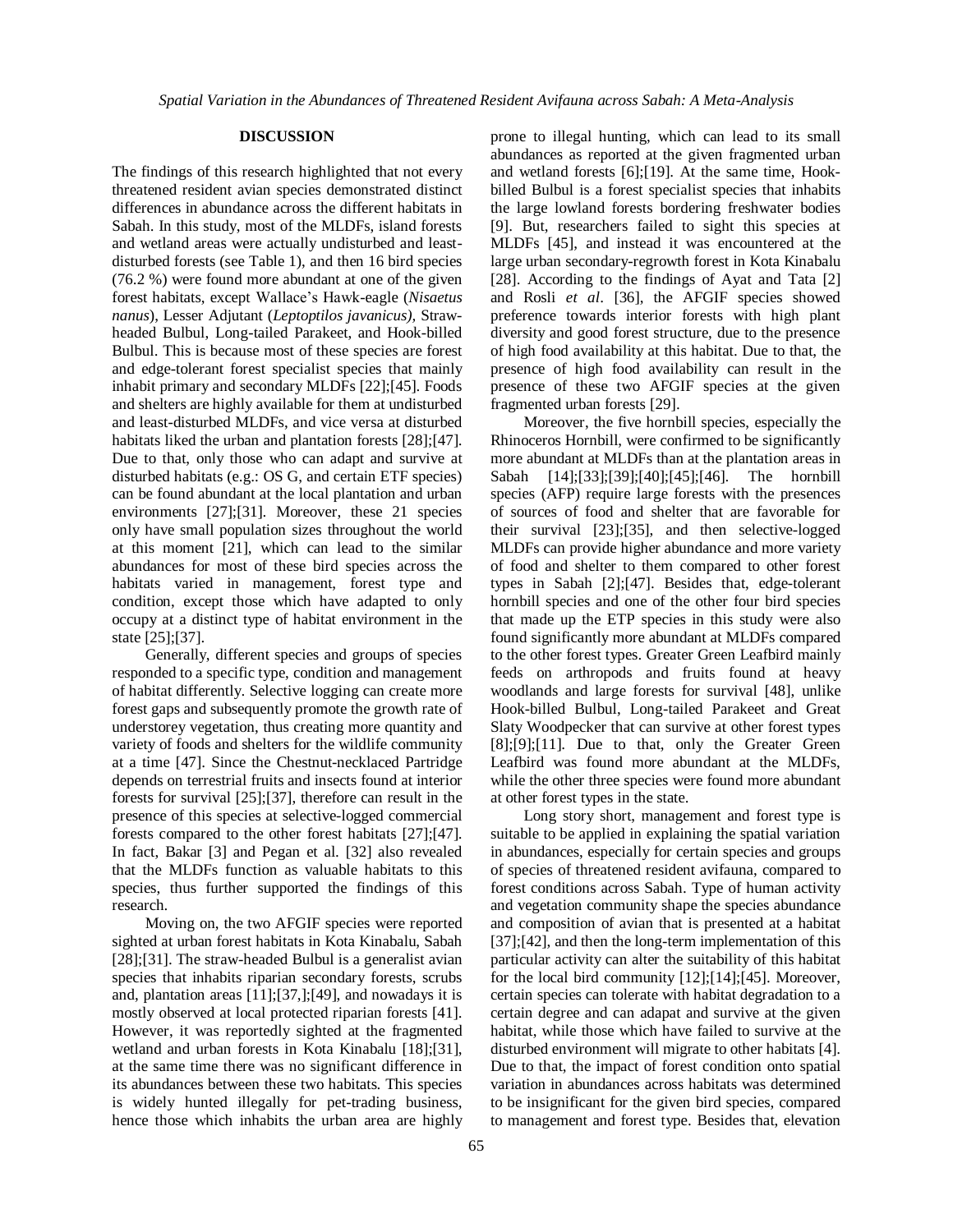was reported to have a direct impact on bird abundance, and indirect impact on the composition and structure of vegetation that determines the abundance of avian at a given habitat [13]. The lacking of information regarding to the habitat conditions of the given sampling areas and study sites has prevented this study from assessing the interrelated effects of these three parameters, plus the elevation, to the spatial variation in abundances of these species and groups of species across the different habitats in Sabah. Moreover, this research managed to cover only certain lowland habitats (e.g.: MLDF, urban, plantation, island, and wetland), where highland forests were excluded due to the lacking of past studies that provided the count data on the threatened resident avian species in Sabah. Additionally, the sampling techniques and designs employed in the given 16 past studies are different, plus specified for observing the avian species with low abundance. The variability in these factors can affect the quality of information produced by this study [1], in terms of its accuracy and precision. Because of that, findings of this study only focused on the spatial variation in abundances of certain species and groups of species of the threatened resident avian across Sabah, hence further research is required to include the other habitats and factors, and also other species and group of species in the meta-analysis.

#### **CONCLUSION**

The findings of this study have revealed that the habitat conditions only influence spatial variation in abundance of specific species and groups of species of threatened resident birds across Sabah. Certain species and groups of species have adapted to survive at a particular type of habitat environment, such as the AFGIF (Straw-headed Bulbul and Hook-billed Bulbul) species that are found more abundant at urban forest habitats, and also the TIF (Chestnut-necklaced Partridge), AFP (Bucerotidae) and ETF species that are found more abundant at selectivelogged MDLFs, compared to other forest habitats in the state. Then, the remaining species and groups of species exhibit no significant differences in abundances across different habitats, most likely due to their existing small population sizes throughout Sabah. A majority of these species are the forest and edge-tolerant forest specialist species that mainly inhabit the interior and edge regions of large forested areas, in which abundance and variety of food and shelter provided at the given habitats can be increased through selective-logging. Moreover, certain species can adapt and survive at the disturbed habitats, as long as their respective favourable sources of shelter and food are available in the given habitats. Because of that, most of these avian species are either found only at or more abundant at the selective-logged commercial forests. On the other hand, the remaining species can be

observed more abundantly at the urban state lands and plantation forests, compared to other habitats in Sabah.

Long story short, availabilities of food and shelter dictate the presence/absence and abundance of a species or group of species of threatened resident avifauna at a particular habitat, as species and groups of species has its preferred habitat environment. The availabilities of these resources depend on the effect of human activity over the vegetation community presented at the habitat and subsequently affect the suitability of this habitat for these species here. On the contrary, habitat degradation may not necessarily affect the abundance and presence or absence of the given avian species, as some of them can tolerate habitat degradation to a certain degree and continue to survive at this habitat. Therefore, forest type and management are more suitable in explaining spatial variation in abundances of these avifauna species across Sabah, based on the findings of this study. Nonetheless, the lacking of relevant research materials has resulted in the exclusion of assessing the interrelated influences of these three parameters, and also the elevation and other forest types in addressing the given matter in this study. Therefore, further research onto these topics is required to provide a much comprehensive understanding of the effect of habitat conditions towards the spatial variation in abundances of threatened resident bird species across the different habitats in Sabah in the future.

### **ACKNOWLEDGMENT**

We would like to give our sincere gratitude to the past researchers that provided the count data on threatened resident avian species presented in Sabah, which served as the fundamental database for us to run meta-analysis in this study. At the same time, we would like to give our thanks to fellow anonymous reviewers for spending their precious time reviewing and help to improve the quality of the information provided in this study.

### **REFERENCES**

- [1] Ancrenaz, M., 2013. Field Manual: Monitoring Large Terrestrial Mammals in Sabah. Sabah Forestry Department, Sandakan, Sabah.
- [2] Ayat, A. and H.L. Tata, 2015. Diversity of Birds across Land Use and Habitat Gradients in Forests, Rubber Agroforests and Rubber Plantations of North Sumatra. Indonesian Journal of Forestry Research, 2(2), 103–120.
- [3] Bakar, J., 2015. Bird Survey Report 2: Sugut Forest Reserve  $(11<sup>th</sup>$  to  $15<sup>th</sup>$  May 2015). Report 2. Sabah Forestry Department, Sabah, Malaysia.
- [4] Batáry, P., S. Fronczek, C. Normann, C. Schreber and T. Tscharntke, 2014. How do edge effect and tree species diversity change bird diversity and avian nest survival in Germany's largest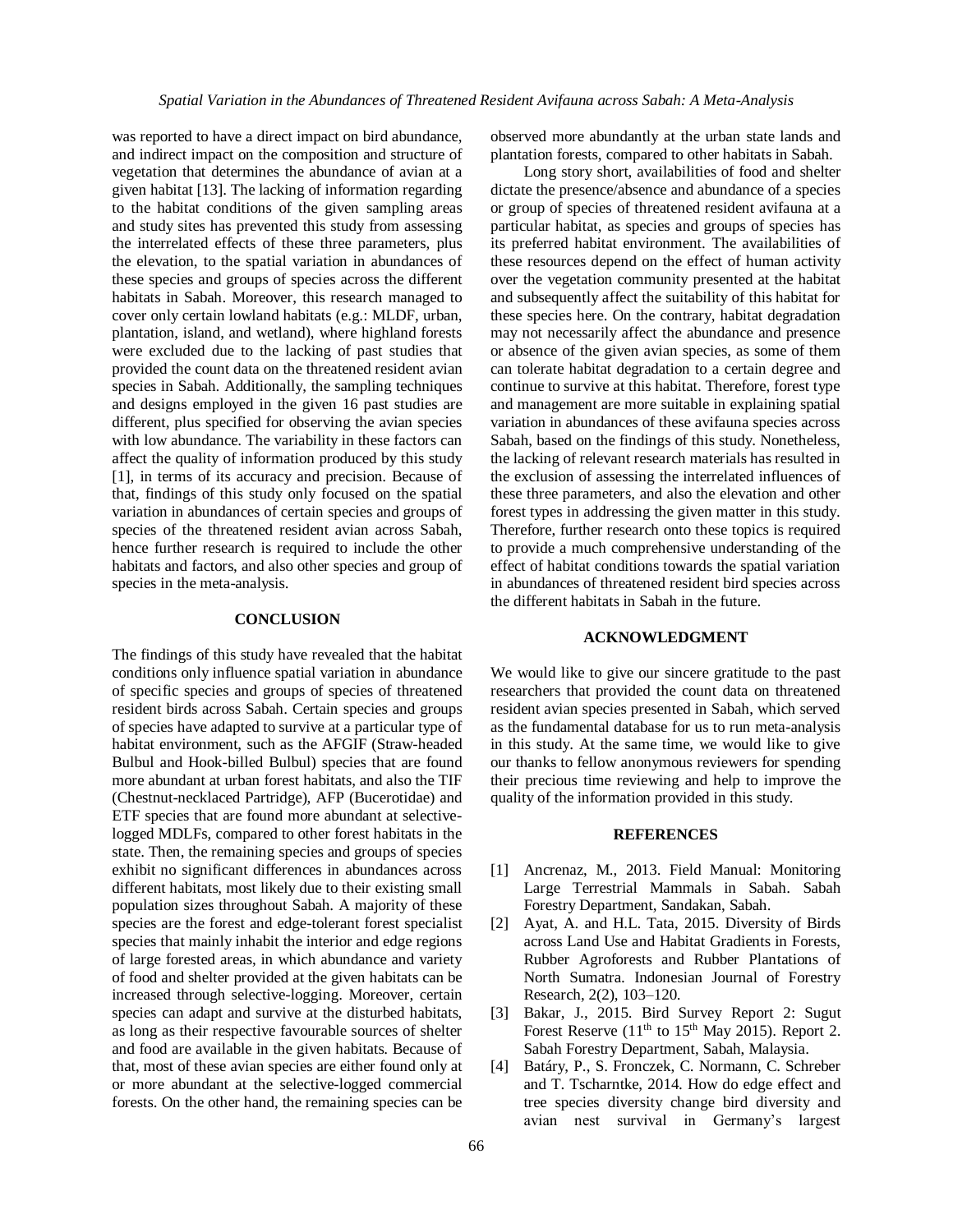deciduous forest? Forest Ecology and Management, 319, 44–50.

- [5] Bateman, P.W. and P.A. Fleming, 2017. Are negative effects of tourist activities on wildlife over-reported? A review of assessment methods and empirical results. Biological Conservation, 211, 10–19.
- [6] Bergin, D., S.C.L. Chng, J.A. Eaton and C.R. Shepherd, 2018. The final straw? An overview of Straw-headed Bulbul *Pycnonotus zeylanicus* trade in Indonesia. Bird Conservation International, 28(1), 126–132.
- [7] BirdLife International, 2017. Birds occur in all major habitat types, with forest being particularly important. (http://www.birdlife.org). Accessed on 26/05/2020.
- [8] BirdLife International, 2016a. *Mulleripicus pulverulentus.* The IUCN Red List of Threatened Species 2016: e.T22681585A92911785.
- [9] BirdLife International, 2016a. *Setornis criniger*. The IUCN Red List of Threatened Species 2016: e.T22713158A94362069.
- [10] BirdLife International, 2018b. *Psittacula longicauda*. The IUCN Red List of Threatened Species 2018: e.T22685513A131365116.
- [11] BirdLife International, 2018b. *Pycnonotus zeylanicus*. The IUCN Red List of Threatened Species 2018: e.T22712603A132470468.
- [12] Costantini, D., D.P. Edwards and M.J.P. Simons, 2016. Life after logging in tropical forests of Borneo: A meta-analysis. Biological Conservation, 196, 182–188.
- [13] Duclos, T.R., W.V. DeLuca and D.I. King, 2019. Direct and indirect effects of climate on bird abundance along elevation gradients in the Northern Appalachian Mountains. Diversity and Distributions, 25(11), 1670–1683.
- [14] Edwards, D.P., T.H. Larsen, T.D.S. Docherty, F.A. Ansell, W.W. Hsu, M.A. Derhé, K.C. Hamer and D.S. Wilcove, 2011. Degraded lands worth protecting: The biological importance of Southeast Asia's repeatedly logged forests. Proceedings of the Royal Society B: Biological Sciences, 278(1702), 82–90.
- [15] Ferrer, R.L., 1998. Graphical Methods for Detecting Bias in Meta-analysis. Family Medicine, 30(8), 579–83.
- [16] Gilbert, E.A., J. Sompud, O.A. Igau, M. Lakim, R. Repin and A. Biun, 2018. An Update on the Bird Population in Gaya Island. Transactions on Science and Technology, 5(2), 171–176.
- [17] Hamer, K.C., R.J. Newton, F.A. Edwards, S. Benedick, S.H. Bottrell and D.P. Edwards, 2015. Impacts of selective logging on insectivorous birds in Borneo: The importance of trophic

position, body size and foraging height. Biological Conservation, 188, 82–88.

- [18] Hii, S.M., 2006. Comparison in the Vegetation Structure and Avian Species Composition between Urban and Sub-urban Green Zone: A study on the Southeast and Southwest Region of Kota Kinabalu city. B.S. Thesis, Universiti Malaysia Sabah, Sabah.
- [19] Holmes, D.A., 1997. Kalimantan bird report 2. Kukila, 9, 141–169.
- [20] IBM, 2011. IBM SPSS Statistics for Windows, Version 20.0. IBM Corporation, New York.
- [21] IUCN Standards and Petitions Committee, 2019. Guidelines for Using the IUCN Red List Categories and Criteria. Version 14. Prepared by the Standards and Petitions Committee.
- [22] Jain, A., J.G.H. Lee, N. Chao, C. Lees, R. Orenstein, B.C. Strange, S.C.L. Chng, W. Marthy, Y.C. Aik, Y.Y. Hadiprakarsa, and M. Rao (Eds), 2018. Helmeted Hornbill (*Rhinoplax vigil*): Status Review, Range-wide Conservation Strategy and Action Plan (2018-2027). IUCN Species Survival Commission Hornbill Specialist Group.
- [23] Johns, A.D., 1982. Observations on nesting behaviour in the Rhinoceros hornbill, *Buceros rhinoceros*. Malayan Nature Journal 35: 173–177.
- [24] Kee, S.L., 2016. The study of bird population in two-year-old *Acacia mangium* plantation, Sabah Forest Industries Sdn Bhd, Sabah. B.S. Thesis, Universiti Malaysia Sabah, Sabah.
- [25] Lambert, F.R., 1992. The consequences of selective logging for Bornean lowland forest birds. Philosophical Transactions – Royal Society of London, B, 335(1275), 443–457.
- [26] Larson, C.L., S.E. Reed, A.M. Merenlender and K.R. Crooks, 2019. A meta‐analysis of recreation effects on vertebrate species richness and abundance. Conservation Science and Practice,  $1(10)$ , 1–9.
- [27] Lerman, S.B., K.H. Nislow, D.J. Nowak, S. DeStefano, D.I. King and D.T. Jones-Farrand, 2014. Using urban forest assessment tools to model bird habitat potential. Landscape and Urban Planning, 122, 29–40.
- [28] Lim, W.S. and A.R. Mojiol, 2019. A Preliminary Assessment on Avian Community in the Urban Forest of Universiti Malaysia Sabah. Transactions on Science and Technology, 6(3), 292–297.
- [29] Miller, J.R., J.A. Wiens, N. Thompson Hobbs and D.M. Theobald, 2003. Effects of Human Settlement on Bird Communities in Lowland Riparian Areas of Colorado (USA). Ecological Applications, 13(4), 1041–1059.
- [30] Mojiol, A.R. and W. Yongoi, 2019. Chapter 8: Rapid Observational Survey of Avifauna Carried Out at the Mantanani Besar Island, Sabah. In: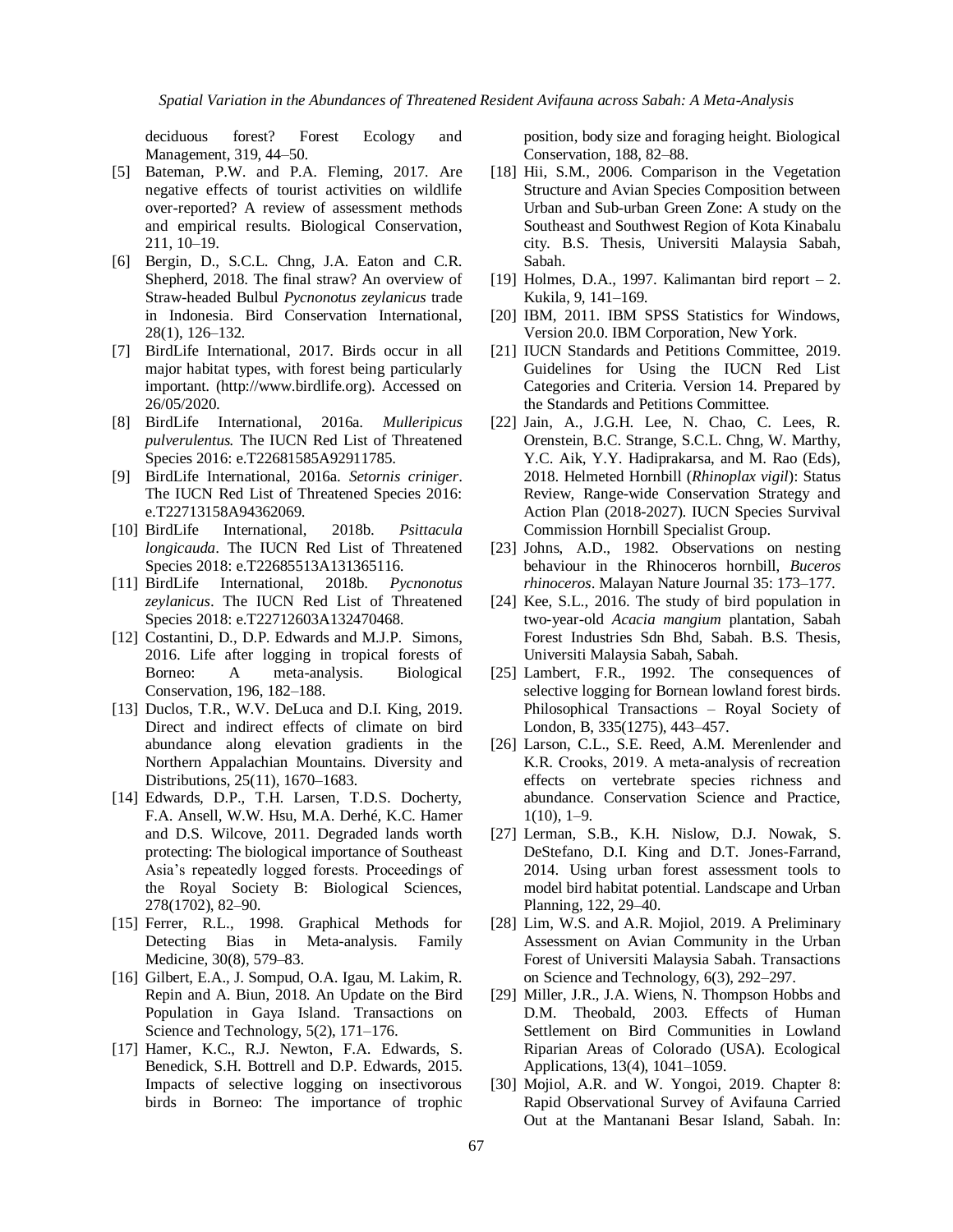Mohd Harun Abdullah, Ismail Ali, Zulherry Isnain, & C.G. Joseph (Eds), Mantanani Island. Penerbit Universiti Malaysia Sabah, Kota Kinabalu, Sabah, Malaysia.

- [31] Mojiol, A.R., A. Hassan, J. Maluda and S. Immit, 2008. Rapid assessment on the abundance of bird species utilising the Kota Kinabalu Wetland Centre mangroves. Journal of Tropical Biology and Conservation, 4(1), 99–107.
- [32] Pegan, T.M., E.R. Gulson-Castillo, A. Biun, J.I. Byington, R.G. Moyle, F.T.Y. Yu, E.M. Wood, D. W. Winkler and F.H. Sheldon, 2018. An assessment of avifauna in a recovering lowland forest at Kinabalu National Park, Malaysian Borneo. Raffles Bulletin of Zoology, 66, 110–131.
- [33] Petol, G.H. and V. Rudolf, 2019. Avifaunal survey of Sungai Rawog Conservation Area, Segaliud Lokan Forest Reserve. Proceedings of the Seminar on Sungai Rawog Conservation Area Scientific Expedition Segaliud Lokan Forest Reserve (FMU19B), Feb. 21, pp: 190–204.
- [34] Phillipps, Q. & K. Phillipps, 2014. Phillipps' Field Guide to the Birds of Borneo: Sabah, Sarawak, Brunei and Kalimantan. 3rd Edn., John Beaufoy Publishing Ltd. Oxford.
- [35] Poonswad, P., C. Sukkasem, S. Phataramata, S. Hayeemuida, K. Plongmai, P. Chuailua, P. Thiensongrusame and N. Jirawatkavi, 2005. Comparison of cavity modification and community involvement as strategies for hornbill conservation in Thailand. Biological Conservation, 122(3), 385–393.
- [36] Rosli, Z., M. Zakaria and M.N. Rajpar, 2018. Edge effects on foraging guilds of upperstory birds in an isolated tropical rainforest of Malaysia. Journal of Animal and Plant Sciences, 28(1), 307– 320.
- [37] Rotenberg, J.A., 2007. Ecological Role of a Tree (*Gmelina arborea*) Plantation in Guatemala: An Assessment of an Alternative Land Use for Tropical Avian Conservation. The Auk, 124(1), 316–330.
- [38] Salfinas, N., 2008. The study of bird species composition in forest plantation and domestic forest areas at Kinarut, Papar, Sabah. B.S. Thesis, Universiti Malaysia Sabah, Sabah.
- [39] Sausan, R., 2011. Comparison in the bird diversity between two different altitudinal zones in Crocker Range Park, Keningau, Sabah. B.S. Thesis, Universiti Malaysia Sabah, Sabah.
- [40] Seekar, R., N.T.P. Le and R.D. Harrison, 2010. Vertebrate assemblage at a fruiting fig (*Ficus caulocarpa*) in Maliau Basin, Malaysia. Tropical Conservation Science, 3(2), 218–227.
- [41] Sheldon, F.H., H.C. Lim, J. Nais, J., M. Lakim, A. Tuuga, P. Malim, J. Majuakim, A. Lo, M.

Schilthuizen, P.A. Hosner and R.G. Moyle, 2009. Observations on the ecology, distribution and biogeography of forest birds in Sabah, Malaysia. Raffles Bulletin of Zoology, 57(2), 577–586.

- [42] Sheldon, F.H., A. Styring and P.A. Hosner, 2010. Bird species richness in a Bornean exotic tree plantation: A long-term perspective. Biological Conservation, 143(2), 399–407.
- [43] Sheldon, F.H., R.G. Moyle and J. Kennard, 2001. Ornithology of Sabah: history, gazetteer, annotated checklist, and bibliography. Ornithological Monographs 52, 1–285.
- [44] Sompud, J., A. Ambrose, E.A. Gilbert, A.J. Embug, S. Gasinin, N. Muroi, and K. Kos, 2019. Wildlife survey along the Rawog River Conservation Area, Segaliud Lokan Forest Reserve. Proceedings of the Seminar on Sungai Rawog Conservation Area Scientific Expedition Segaliud Lokan Forest Reserve (FMU19B), Feb. 21, pp: 167–177.
- [45] Styring, A.R., R. Ragai, J. Unggang, R. Stuebing, P.A. Hosner and F.H. Sheldon, 2011. Bird community assembly in Bornean industrial tree plantations: Effects of forest age and structure. Forest Ecology and Management, 261(3), 531– 544.
- [46] Ten, W.L. 2018. Distribution of bird species and their role as ecotourism attraction in Tawau Hill Park, Sabah. B.S. Thesis, Universiti Malaysia Sabah, Sabah.
- [47] Wearn, O.R., J.M. Rowcliffe, C. Carbone, M. Pfeifer, H. Bernard and R.M. Ewers, 2017. Mammalian species abundance across a gradient of tropical land-use intensity: A hierarchical multi-species modelling approach. Biological Conservation, 212, 162–171.
- [48] Wells, D., 2016. Greater Green Leafbird (*Chloropsis sonnerati*). In: del Hoyo, J., Elliott, A., J. Sargatal, D.A. Christie and E. de Juana (Eds), Handbook of the Birds of the World Alive. Lynx Edicions, Barcelona.
- [49] Yong, D.L., K.S. Lim, K.C. Lim, T., Tan, S. Teo and H.C. Ho, 2018. Significance of the globally threatened Straw-headed Bulbul *Pycnonotus zeylanicus* populations in Singapore: A last straw for the species? Bird Conservation International, 28(1), 133–144.
- [50] Zulfa. 2008. Preliminary study on avian species at the suburb regions of mangrove forests, Sikuati, Kudat. B.S. Thesis, Universiti Malaysia Sabah, Sabah.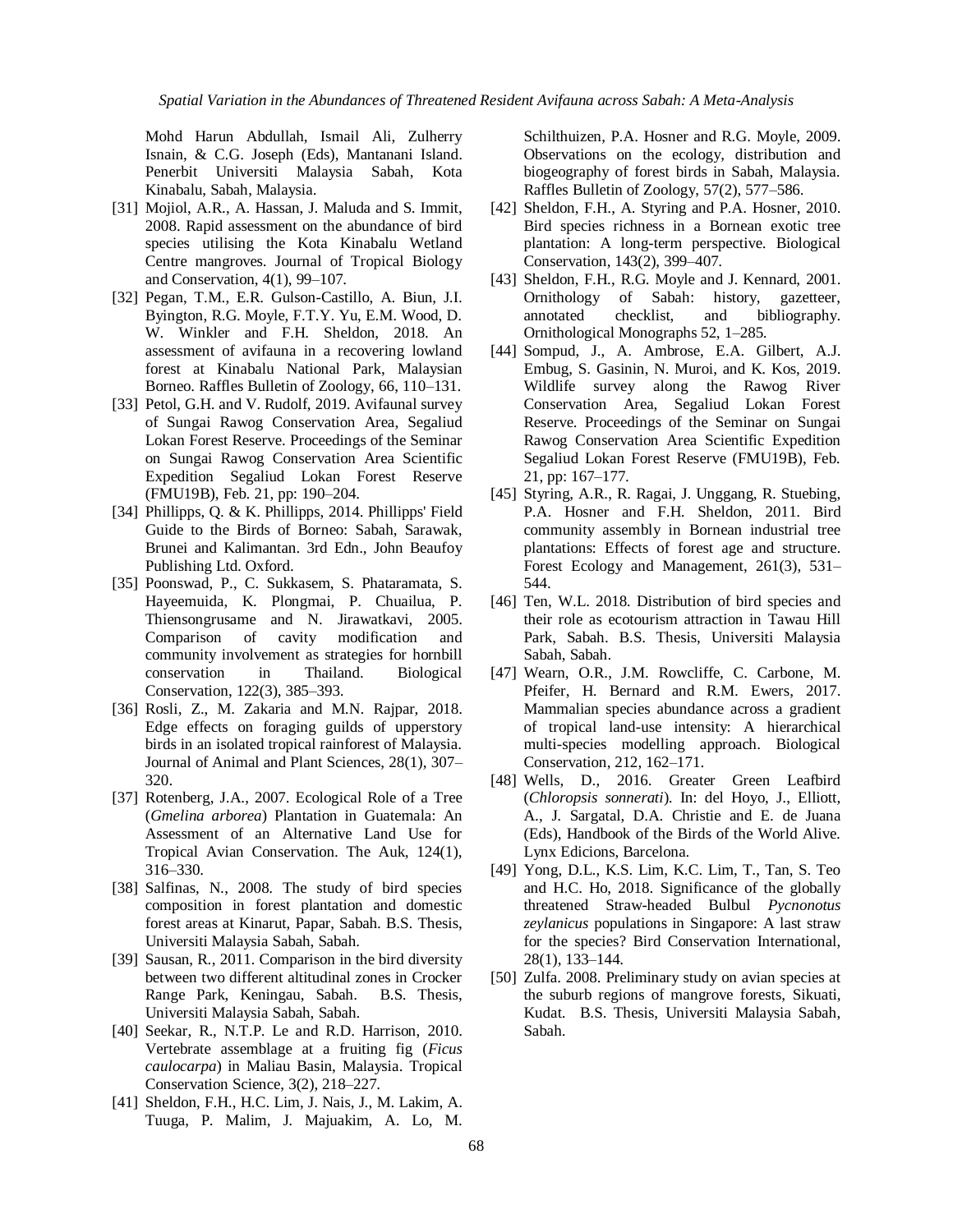Appendix A: Relative abundance indices (RAI and standard error values) of the species and groups of species of threatened resident avifauna across the habitats varied in forest types in Sabah

|                                    |                                   |                          |                                        | <b>Forest Type</b>                     |                          |                          |
|------------------------------------|-----------------------------------|--------------------------|----------------------------------------|----------------------------------------|--------------------------|--------------------------|
|                                    | Parameter                         | <b>Island</b>            | <b>MLDF</b>                            | <b>Plantation</b>                      | Urban                    | Wetland                  |
|                                    | AF                                | $0.439 \pm 0.439$        | $0.226 \pm 0.208$                      | $0.045 \pm 0.045$                      |                          |                          |
|                                    | AFGI                              |                          | $0.247 \pm 0.153$                      |                                        |                          |                          |
|                                    | <b>AFGIF</b>                      |                          | $\overline{\phantom{a}}$               |                                        | $1.639 \pm 0.147$        | $0.585 \pm 0.585$        |
|                                    | AFP                               |                          | $1.500 \pm 0.333$                      | $0.161 \pm 0.127$                      | $\qquad \qquad \Box$     | $\overline{\phantom{a}}$ |
|                                    | <b>BGI</b>                        | $0.536 \pm 0.341$        | $0.100 \pm 0.050$                      |                                        |                          | $0.524 \pm 0.314$        |
| Feeding Guild <sup>a</sup>         | $\ensuremath{\mathbf{MP}}\xspace$ |                          | $0.102 \pm 0.102$                      | $0.292 \pm 0.292$                      |                          | $0.195 \pm 0.195$        |
|                                    | NIF                               |                          | $1.099 \pm 0.521$                      | $0.206 \pm 0.100$                      | $\centerdot$             | $0.195 \pm 0.195$        |
|                                    | R<br>SI                           |                          | $0.008 \pm 0.005$<br>$0.264 \pm 0.139$ | $\blacksquare$                         | $0.498 \pm 0.498$        |                          |
|                                    | TF                                | $0.219 \pm 0.219$        | $\overline{\phantom{a}}$               | $0.073 \pm 0.073$<br>$0.146 \pm 0.146$ | $\overline{\phantom{0}}$ | $0.162 \pm 0.162$        |
|                                    |                                   |                          |                                        |                                        |                          |                          |
|                                    | TI                                |                          | $0.282 \pm 0.195$                      | $\overline{\phantom{a}}$               |                          |                          |
|                                    | TIF                               |                          | $0.155 \pm 0.077$                      | $0.045 \pm 0.045$                      |                          |                          |
|                                    | ETF                               | $0.536 \pm 0.341$        | $2.666 \pm 0.537$                      | $0.412{\pm}0.172$                      | $0.746 \pm 0.746$        | $0.719 \pm 0.186$        |
|                                    | FS                                | $0.439 \pm 0.439$        | $1.319 \pm 0.44$                       | $0.118 \pm 0.072$                      | $0.498 \pm 0.498$        |                          |
| Preference <sup>b</sup><br>Habitat | $\mathbf G$                       |                          |                                        |                                        | $0.893 \pm 0.893$        | $0.585 \pm 0.585$        |
|                                    | <b>OS</b>                         | $0.219 \pm 0.219$        | $\overline{\phantom{a}}$               | $0.439 \pm 0.439$                      | $\overline{\phantom{a}}$ | $0.357 \pm 0.181$        |
|                                    | <b>Black Hornbill</b>             |                          | $0.398 \pm 0.211$                      | $0.134 \pm 0.134$                      | $\overline{a}$           |                          |
|                                    | <b>Blue-headed Pitta</b>          |                          | $0.164 \pm 0.109$                      |                                        |                          |                          |
|                                    | Bornean Wren-babbler              |                          | $0.118 \pm 0.090$                      |                                        |                          |                          |
|                                    | Chestnut-necklaced Partridge      | $\overline{\phantom{a}}$ | $0.155 \pm 0.077$                      | $0.045 \pm 0.045$                      |                          |                          |
|                                    | Great Slaty Woodpecker            | $0.536 \pm 0.341$        | $0.100 \pm 0.050$                      | $\sim$                                 |                          | $0.524 \pm 0.314$        |
|                                    | Greater Green Leafbird            |                          | $1.099 \pm 0.521$                      | $0.206 \pm 0.100$                      |                          | $0.195 \pm 0.195$        |
|                                    | Grey Imperial-pigeon              | $0.439 \pm 0.439$        | $\overline{\phantom{a}}$               |                                        |                          |                          |
|                                    | Helmeted Hornbill                 |                          | $0.166 \pm 0.095$                      |                                        |                          |                          |
| Threatened Resident Avifauna       | Hook-billed Bulbul                |                          |                                        |                                        | $0.746 \pm 0.746$        |                          |
|                                    | Java Sparrow                      | $0.219 \pm 0.219$        | $\sim$                                 | $0.146 \pm 0.146$                      |                          | $0.162 \pm 0.162$        |
|                                    | Large Green-pigeon                |                          | $0.222 \pm 0.209$                      |                                        |                          |                          |
|                                    | Large-billed Blue-flycatcher      | $\overline{\phantom{a}}$ | $0.264 \pm 0.139$                      | $0.073 \pm 0.073$                      |                          |                          |
|                                    | Lesser Adjutant                   |                          |                                        | $0.292 \pm 0.292$                      |                          | $0.195 \pm 0.195$        |
|                                    | Long-tailed Parakeet              |                          | $0.004 \pm 0.004$                      | $0.045 \pm 0.045$                      |                          |                          |
|                                    | Rhinoceros Hornbill               |                          | $0.608 \pm 0.167$                      | $0.028 \pm 0.028$                      |                          |                          |
|                                    | Short-toead Coucal                |                          | $0.247 \pm 0.153$                      |                                        |                          |                          |
|                                    | Storm's Stork                     |                          | $0.102 \pm 0.102$                      |                                        |                          |                          |
|                                    | Straw-headed Bulbul               |                          | $\overline{\phantom{a}}$               |                                        | $0.893 \pm 0.893$        | $0.585 \pm 0.585$        |
|                                    | Wallace's Hawk-eagle              |                          | $0.008 \pm 0.005$                      |                                        | $0.498 \pm 0.498$        |                          |
|                                    | White-crowned Hornbill            |                          | $0.037 \pm 0.028$                      |                                        |                          |                          |
|                                    | Wreathed hornbill                 |                          | $0.291 \pm 0.203$                      |                                        |                          |                          |

Note:  $RAI = Relative abundance index (%)$ .

a Feeding guild is based on Lambert [25] and Sheldon et al. [43]: AF = Arboreal frugivore; AFGI = Arboreal foliagegleaning insectivore; AFGIF = Arboreal foliage-gleaning insectivore-frugivore; AFP = Arboreal frugivore-predator; BGI  $=$  Bark gleaning insectivore; MP = Miscellaneous predator; NIF = Nocturnal insectivore-frugivore; R = Raptor; SI = Sallying insectivore; TF = Terrestrial frugivore; TI, terrestrial insectivore, and; TIF, terrestrial insectivore–frugivore.  $b$  Habitat preference is based on Lambert [25] and Rotenburg [37]: ETF = Edge tolerant forest specialist; FS = Forest specialist;  $G =$  Generalists, and;  $OS =$  Open country species.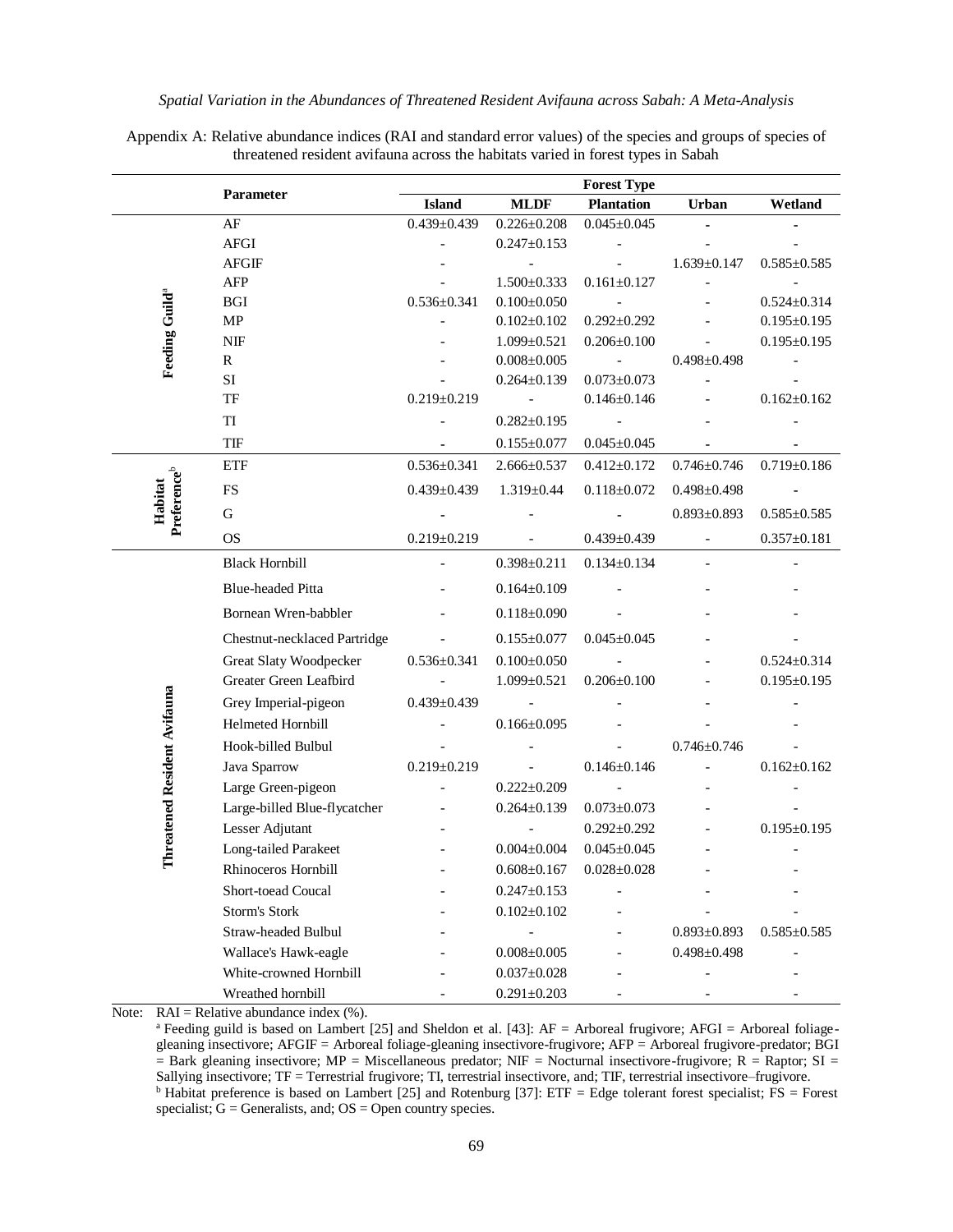Appendix B: Relative abundance indices (RAI and standard error values) of the species and groups of species of threatened resident avifauna across the habitats varied in forest conditions in Sabah

| Parameter                    |                              | <b>Forest Condition</b>  |                          |                          |                          |  |  |
|------------------------------|------------------------------|--------------------------|--------------------------|--------------------------|--------------------------|--|--|
|                              |                              | <b>Undisturbed</b>       | Least-disturbed          | <b>Disturbed</b>         | Heavily-disturbed        |  |  |
|                              | AF                           | $0.362 \pm 0.331$        | $0.175 \pm 0.175$        |                          | $0.059 \pm 0.059$        |  |  |
|                              | AFGI                         | $0.336 \pm 0.239$        |                          | $0.050 \pm 0.050$        |                          |  |  |
|                              | ${\rm AFGF}$                 | $0.351 \pm 0.351$        |                          | $0.546 \pm 0.348$        |                          |  |  |
|                              | AFP                          | $1.385 \pm 0.596$        | $0.328 \pm 0.328$        | $0.573 \pm 0.309$        | $0.215 \pm 0.163$        |  |  |
|                              | $_{\rm BGI}$                 | $0.146 \pm 0.064$        | $0.490 \pm 0.222$        | $0.044 \pm 0.044$        |                          |  |  |
|                              | MP                           | $0.117 \pm 0.117$        | $0.164 \pm 0.164$        | $\overline{\phantom{a}}$ | $0.390 \pm 0.390$        |  |  |
| Feeding Guild <sup>a</sup>   | $\ensuremath{\text{NIF}}$    | $0.922 \pm 0.775$        | $0.670 \pm 0.492$        | $0.235 \pm 0.222$        | $0.274 \pm 0.102$        |  |  |
|                              | ${\bf R}$                    | $0.007 \pm 0.007$        | $\overline{\phantom{0}}$ | $0.171 \pm 0.165$        | $\overline{\phantom{a}}$ |  |  |
|                              | SI                           | $0.270 \pm 0.186$        |                          | $0.127 \pm 0.127$        | $0.097 \pm 0.097$        |  |  |
|                              | TF                           | $\overline{\phantom{a}}$ | $0.185 \pm 0.113$        | $\overline{\phantom{a}}$ | $0.195 \pm 0.195$        |  |  |
|                              | TI                           | $0.293 \pm 0.293$        |                          | $0.133 \pm 0.133$        |                          |  |  |
|                              | TIF                          | $0.065 \pm 0.065$        |                          | $0.182 \pm 0.091$        |                          |  |  |
|                              | <b>ETF</b>                   | $2.414 \pm 1.060$        | $1.488 \pm 0.423$        | $1.090 \pm 0.384$        | $0.549 \pm 0.147$        |  |  |
|                              | <b>FS</b>                    | $1.372 \pm 0.658$        | $0.339 \pm 0.208$        | $0.674 \pm 0.381$        | $0.097 \pm 0.097$        |  |  |
| Preferenceb<br>Habitat       | ${\bf G}$                    | $0.351 \pm 0.351$        |                          | $0.298 \pm 0.298$        |                          |  |  |
|                              | <b>OS</b>                    | $0.117 \pm 0.117$        | $0.185 \pm 0.113$        |                          | $0.585 \pm 0.585$        |  |  |
|                              | <b>Black Hornbill</b>        | $0.427 \pm 0.326$        | $0.164 \pm 0.164$        | $0.039 \pm 0.039$        | $0.178 \pm 0.178$        |  |  |
|                              | <b>Blue-headed Pitta</b>     | $0.150 \pm 0.150$        |                          | $0.094 \pm 0.094$        |                          |  |  |
|                              | Bornean Wren-babbler         | $0.143 \pm 0.143$        |                          | $0.039 \pm 0.039$        |                          |  |  |
|                              | Chestnut-necklaced Partridge | $0.065 \pm 0.065$        |                          | $0.182 \pm 0.091$        |                          |  |  |
|                              | Great Slaty Woodpecker       | $0.146 \pm 0.064$        | $0.490 \pm 0.222$        | $\overline{\phantom{a}}$ | $0.044 \pm 0.044$        |  |  |
|                              | Greater Green Leafbird       | $0.922 \pm 0.775$        | $0.670 \pm 0.492$        | $0.235 \pm 0.222$        | $0.274 \pm 0.102$        |  |  |
|                              | Grey Imperial-pigeon         | $\overline{\phantom{a}}$ | $0.175 \pm 0.175$        | $\overline{\phantom{a}}$ |                          |  |  |
|                              | Helmeted Hornbill            | $0.198 \pm 0.151$        |                          | $0.057 \pm 0.043$        |                          |  |  |
|                              | Hook-billed Bulbul           | $\overline{a}$           |                          | $0.249 \pm 0.249$        |                          |  |  |
| Threatened Resident Avifauna | Java Sparrow                 |                          | $0.185 \pm 0.113$        |                          | $0.195 \pm 0.195$        |  |  |
|                              | Large Green-pigeon           | $0.356 \pm 0.332$        |                          |                          |                          |  |  |
|                              | Large-billed Blue-flycatcher | $0.270 \pm 0.186$        |                          | $0.127 \pm 0.127$        | $0.097 \pm 0.097$        |  |  |
|                              | Lesser Adjutant              | $0.117 \pm 0.117$        |                          |                          | $0.390 \pm 0.390$        |  |  |
|                              | Long-tailed Parakeet         | $0.007 \pm 0.007$        |                          |                          | $0.059 \pm 0.059$        |  |  |
|                              | Rhinoceros Hornbill          | $0.355 \pm 0.265$        | $0.164 \pm 0.164$        | $0.378 \pm 0.178$        | $0.037 \pm 0.037$        |  |  |
|                              | Short-toead Coucal           | $0.336 \pm 0.239$        |                          | $0.050 \pm 0.050$        |                          |  |  |
|                              | Storm's Stork                |                          | $0.164 \pm 0.164$        |                          |                          |  |  |
|                              | <b>Straw-headed Bulbul</b>   | $0.351 \pm 0.351$        |                          | $0.298 \pm 0.298$        |                          |  |  |
|                              | Wallace's Hawk-eagle         | $0.007 \pm 0.007$        |                          | $0.171 \pm 0.165$        |                          |  |  |
|                              | White-crowned Hornbill       | $0.046 \pm 0.046$        |                          | $0.011 \pm 0.011$        |                          |  |  |
|                              | Wreathed hornbill            | $0.359 \pm 0.320$        |                          | $0.088 \pm 0.088$        |                          |  |  |

Note:  $RAI = Relative abundance index (\%).$ 

a Feeding guild is based on Lambert [25] and Sheldon et al. [43]: AF = Arboreal frugivore; AFGI = Arboreal foliagegleaning insectivore; AFGIF = Arboreal foliage-gleaning insectivore-frugivore; AFP = Arboreal frugivore-predator; BGI  $=$  Bark gleaning insectivore; MP = Miscellaneous predator; NIF = Nocturnal insectivore-frugivore; R = Raptor; SI = Sallying insectivore; TF = Terrestrial frugivore; TI, terrestrial insectivore, and; TIF, terrestrial insectivore–frugivore.  $\overline{b}$  Habitat preference is based on Lambert [25] and Rotenburg [37]: ETF = Edge tolerant forest specialist; FS = Forest specialist;  $G =$  Generalists, and;  $OS =$  Open country species.